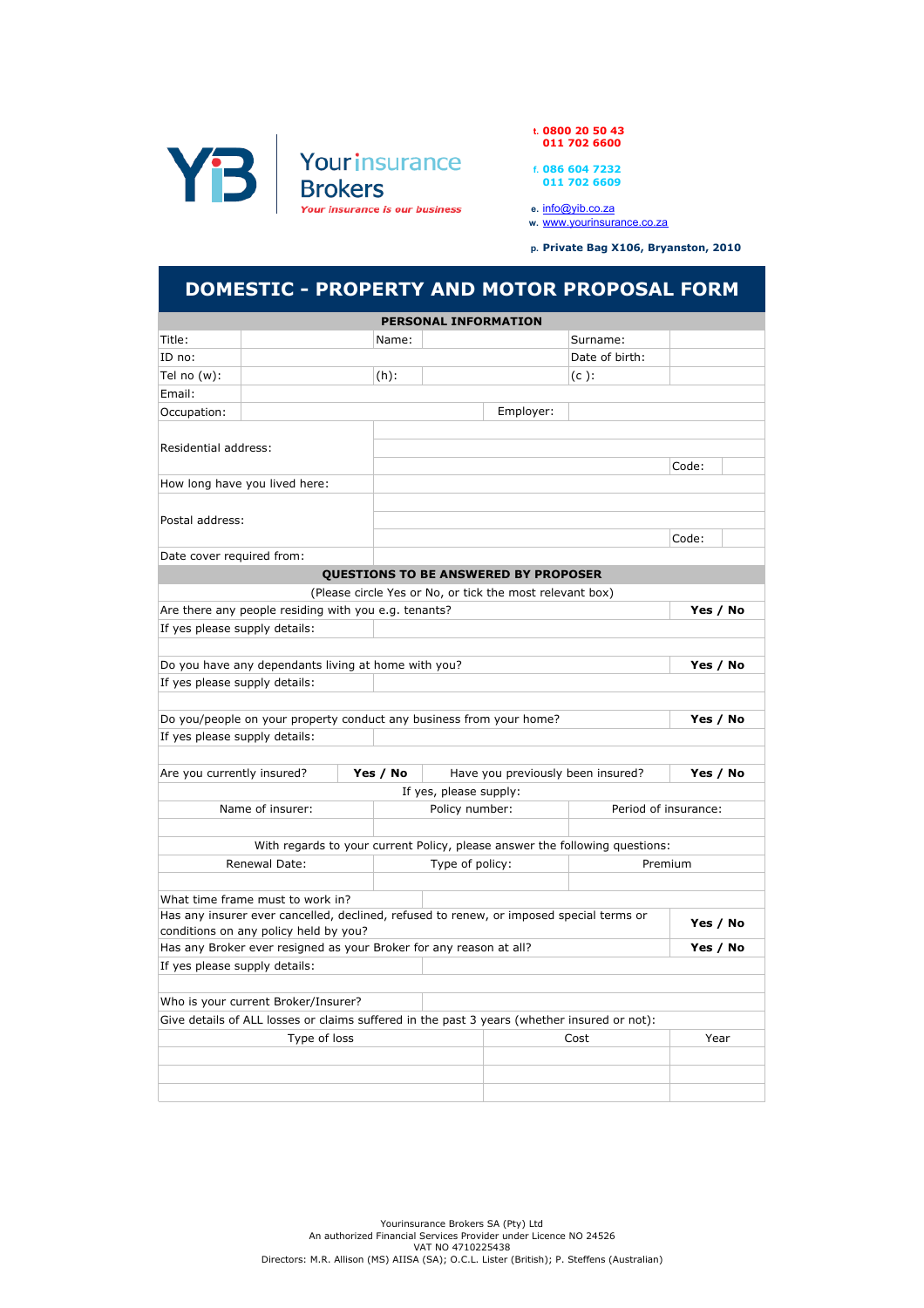| Have you, or other persons to be insured, ever been convicted of a criminal offence?                           |                                        |           |               |                                                          |            |               |               | Yes / No |  |
|----------------------------------------------------------------------------------------------------------------|----------------------------------------|-----------|---------------|----------------------------------------------------------|------------|---------------|---------------|----------|--|
|                                                                                                                | If yes please supply details:          |           |               |                                                          |            |               |               |          |  |
|                                                                                                                |                                        |           |               |                                                          |            |               |               |          |  |
| To your knowledge, are all the persons authorized to drive the insured vehicle(s) free from                    |                                        |           |               |                                                          |            |               |               | Yes / No |  |
| physical defects (including vision and hearing) in good health?                                                |                                        |           |               |                                                          |            |               |               |          |  |
| If No please supply details:                                                                                   |                                        |           |               |                                                          |            |               |               |          |  |
| To your knowledge, have you or any person who will normally drive the insured vehicle(s) been convicted of     |                                        |           |               |                                                          |            |               |               |          |  |
| an driving offense?                                                                                            |                                        |           |               |                                                          |            |               |               |          |  |
| If yes please supply full details:                                                                             |                                        |           |               |                                                          |            |               |               |          |  |
|                                                                                                                |                                        |           |               | <b>BUILDINGS SECTION</b>                                 |            |               |               |          |  |
| Buildings of the private residence, fixtures and fittings, outbuildings, structure or fabric of swimming pool, |                                        |           |               |                                                          |            |               |               |          |  |
| walls, gates and fences. The Sums Insured should represent the full rebuilding cost of the entire property,    |                                        |           |               |                                                          |            |               |               |          |  |
| excluding the land. Aspects such as rubble removal and professional fees required by the rebuilding should     |                                        |           |               |                                                          |            |               |               |          |  |
| be included.<br>Please note: If your property is insured by the Finance Company under a Bond/Mortgage, then    |                                        |           |               |                                                          |            |               |               |          |  |
|                                                                                                                |                                        |           |               |                                                          |            |               |               |          |  |
|                                                                                                                |                                        |           |               | there is NO need to complete this section.               |            |               |               |          |  |
|                                                                                                                |                                        |           |               | (Please circle Yes or No, or tick the most relevant box) |            |               |               |          |  |
| Situation of building/Address                                                                                  |                                        |           |               |                                                          |            |               |               | Code:    |  |
|                                                                                                                |                                        | Property: |               |                                                          |            |               |               |          |  |
|                                                                                                                |                                        |           | Outbuildings: |                                                          |            |               |               |          |  |
| Sum Insured of:<br>Extensions                                                                                  |                                        |           |               |                                                          |            |               |               |          |  |
| Lapa's:                                                                                                        |                                        |           |               |                                                          |            |               |               |          |  |
|                                                                                                                |                                        | Thatch:   |               |                                                          |            |               |               |          |  |
| Occupied by you as the:                                                                                        |                                        |           | Tenant        |                                                          |            |               | Owner         |          |  |
| Have the buildings been valued?                                                                                |                                        |           |               |                                                          |            |               |               | Yes / No |  |
| If yes, date and valuer?                                                                                       |                                        |           |               |                                                          |            |               |               |          |  |
|                                                                                                                |                                        |           | Townhouse     |                                                          |            |               | Private House |          |  |
| Occupied as:                                                                                                   |                                        |           |               | Flat                                                     |            | Other         |               |          |  |
| If other, please specify:                                                                                      |                                        |           |               |                                                          |            |               |               |          |  |
|                                                                                                                |                                        |           |               | Construction of building                                 |            |               |               |          |  |
| Walls:                                                                                                         | Standard                               |           |               |                                                          | Face-brick |               | Other         |          |  |
| If other, please specify:                                                                                      |                                        |           |               |                                                          |            |               |               |          |  |
| Made of:                                                                                                       | Slate                                  |           |               | Thatch                                                   | Cement     |               | Tile          | Asbestos |  |
|                                                                                                                |                                        |           |               | Construction of outbuildings / extensions / lapas:       |            |               |               |          |  |
| Walls:                                                                                                         | Standard                               |           |               |                                                          | Face-brick |               | Other         |          |  |
| If other, please specify:                                                                                      |                                        |           |               |                                                          |            |               |               |          |  |
| Made of:                                                                                                       | Slate                                  |           |               | Thatch                                                   |            | Cement $\Box$ | Tile          | Asbestos |  |
| Will the residence be unoccupied for a period longer than 60 days in any one calendar<br>Yes / No<br>year?     |                                        |           |               |                                                          |            |               |               |          |  |
| If yes, please full supply details and number of days:                                                         |                                        |           |               |                                                          |            |               |               |          |  |
|                                                                                                                |                                        |           |               |                                                          |            |               |               |          |  |
| Is the building/home undergoing any renovations at the moment?                                                 |                                        |           |               |                                                          |            |               |               | Yes / No |  |
| Is there fire-fighting equipment on the property?<br>Yes / No                                                  |                                        |           |               |                                                          |            |               |               |          |  |
|                                                                                                                | Does the home have a pool?<br>Yes / No |           |               |                                                          |            |               |               |          |  |
|                                                                                                                |                                        |           |               |                                                          |            |               |               |          |  |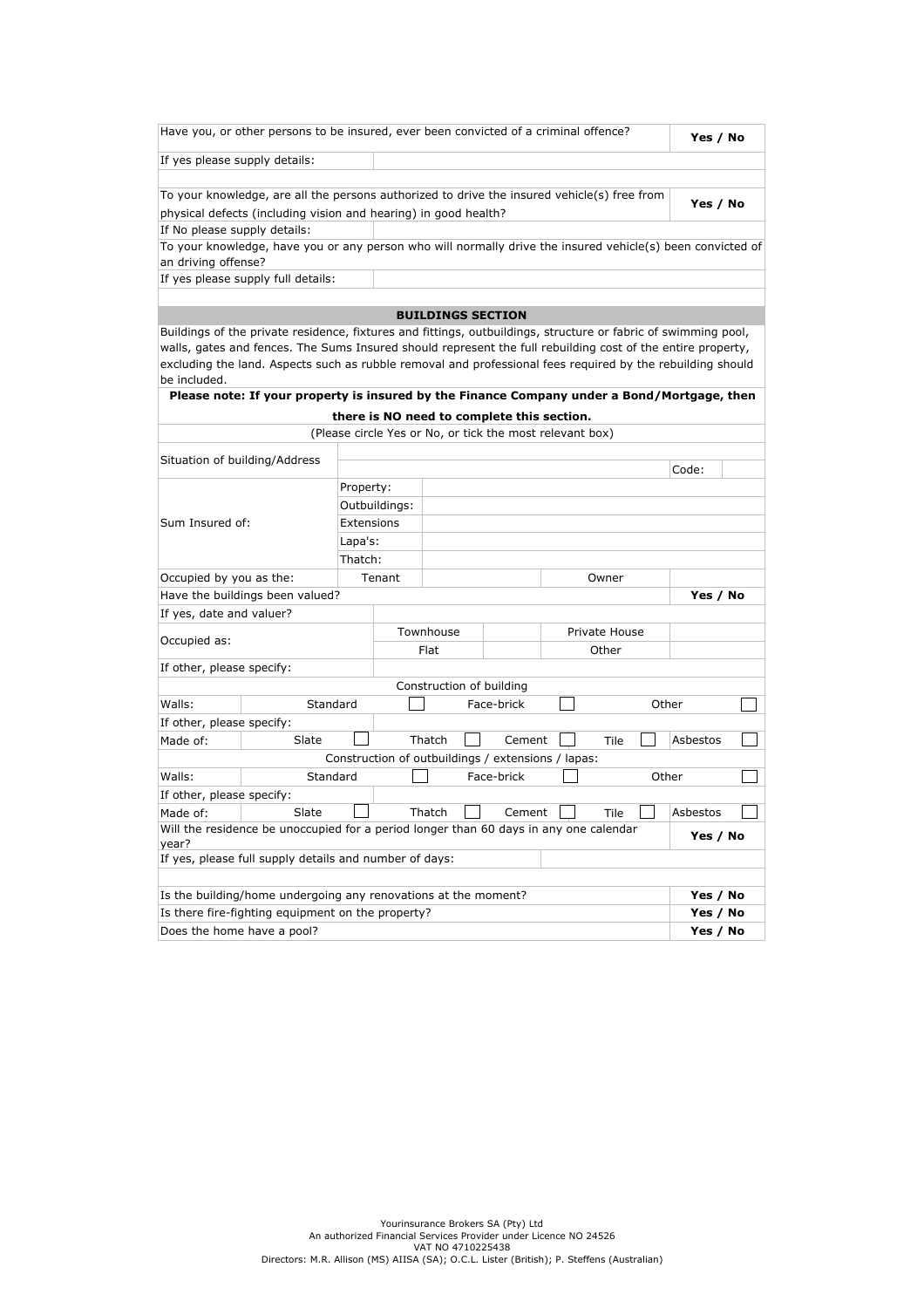| <b>CONTENTS SECTION</b>                                                                                     |                                                                                                           |  |          |                                                                                                       |       |       |          |    |
|-------------------------------------------------------------------------------------------------------------|-----------------------------------------------------------------------------------------------------------|--|----------|-------------------------------------------------------------------------------------------------------|-------|-------|----------|----|
| Primarily here, your Sum Insured should be representative of the New Replacement Value. Remember to         |                                                                                                           |  |          |                                                                                                       |       |       |          |    |
| include all contents, including linen, cutlery, clothing items, DVD's & CD's, ornaments.                    |                                                                                                           |  |          |                                                                                                       |       |       |          |    |
|                                                                                                             | (Please circle Yes or No, or tick the most relevant box)                                                  |  |          |                                                                                                       |       |       |          |    |
|                                                                                                             |                                                                                                           |  |          |                                                                                                       |       |       |          |    |
| Address:                                                                                                    |                                                                                                           |  |          |                                                                                                       |       |       | Code:    |    |
| Sum Insured:                                                                                                |                                                                                                           |  |          |                                                                                                       |       |       |          |    |
|                                                                                                             | Occupied by you as the:<br>Tenant<br>Owner                                                                |  |          |                                                                                                       |       |       |          |    |
|                                                                                                             |                                                                                                           |  |          | Construction of building                                                                              |       |       |          |    |
| Walls:                                                                                                      | Standard                                                                                                  |  |          | Face-brick                                                                                            |       |       | Other    |    |
| If other, please specify:                                                                                   |                                                                                                           |  |          |                                                                                                       |       |       |          |    |
| Made of:                                                                                                    | Slate                                                                                                     |  |          | Thatch<br>Cement                                                                                      |       | Tile  | Asbestos |    |
|                                                                                                             |                                                                                                           |  |          | Construction of outbuildings / extensions / lapas:                                                    |       |       |          |    |
| Walls:                                                                                                      | Standard                                                                                                  |  |          | Face-brick                                                                                            |       |       | Other    |    |
| If other, please specify:                                                                                   |                                                                                                           |  |          |                                                                                                       |       |       |          |    |
| Made of:                                                                                                    | Slate                                                                                                     |  |          | Thatch<br>Cement                                                                                      |       | Tile  | Asbestos |    |
|                                                                                                             |                                                                                                           |  |          | Will the residence be unoccupied for a period longer than 60 days in any one calendar                 |       |       |          |    |
| year?                                                                                                       |                                                                                                           |  |          |                                                                                                       |       |       | Yes / No |    |
|                                                                                                             | If yes, please full supply details and number of days:                                                    |  |          |                                                                                                       |       |       |          |    |
|                                                                                                             |                                                                                                           |  |          |                                                                                                       |       |       |          |    |
|                                                                                                             |                                                                                                           |  |          | Location of the home:                                                                                 |       |       |          |    |
| Within 1km of an informal settlement<br>Yes / No<br>Near a highway                                          |                                                                                                           |  |          |                                                                                                       |       | Yes / | No       |    |
| On a plot or smallholding<br>Near a park<br>Yes /<br>No                                                     |                                                                                                           |  |          |                                                                                                       |       | Yes / | No       |    |
| Currently being developed<br>No<br>In an industrial area<br>Yes /                                           |                                                                                                           |  |          |                                                                                                       |       | Yes / | No       |    |
| Near railway station or lines<br>No<br>Yes /<br>Near a construction site/s                                  |                                                                                                           |  |          |                                                                                                       |       | Yes / | No       |    |
| Near sports facilities<br>No<br>Regularly left unattended<br>Yes /                                          |                                                                                                           |  |          |                                                                                                       | Yes / | No    |          |    |
| Yes /<br>No<br>Near vacant grounds<br>In a secure complex                                                   |                                                                                                           |  |          |                                                                                                       | Yes / | No    |          |    |
| Near a retail area                                                                                          |                                                                                                           |  | Yes / No | Other                                                                                                 |       |       | Yes / No |    |
|                                                                                                             | Are there lightning protection plugs fitted in the home?                                                  |  |          |                                                                                                       |       |       | Yes / No |    |
|                                                                                                             | Are there any other types of lightning protection?                                                        |  |          |                                                                                                       |       |       | Yes / No |    |
|                                                                                                             | Do you have a lightning conductor?                                                                        |  |          |                                                                                                       |       |       | Yes / No |    |
|                                                                                                             | Does the home have a perimeter wall or fence?                                                             |  |          |                                                                                                       |       |       | Yes / No |    |
|                                                                                                             | Are there any external Security Gates?                                                                    |  |          |                                                                                                       |       |       | Yes /    | No |
|                                                                                                             | Does the home have an alarm system?                                                                       |  |          |                                                                                                       |       |       | Yes /    | No |
|                                                                                                             | If yes, through which company?                                                                            |  |          |                                                                                                       |       |       |          |    |
|                                                                                                             | Is the alarm system linked to Armed Response?                                                             |  |          |                                                                                                       |       |       | Yes /    | No |
|                                                                                                             |                                                                                                           |  |          | Are all the doors and windows fitted with burglar bars/security gates?                                |       |       | Yes /    | No |
|                                                                                                             | Is there fire-fighting equipment on the property?                                                         |  |          |                                                                                                       |       |       | Yes / No |    |
| Does the home have a pool?<br>Yes / No                                                                      |                                                                                                           |  |          |                                                                                                       |       |       |          |    |
| Does the property have a Lapa or Pool House roofed with thatch?<br>Yes / No                                 |                                                                                                           |  |          |                                                                                                       |       |       |          |    |
| If yes, how many metres is it from the main dwelling?                                                       |                                                                                                           |  |          |                                                                                                       |       |       |          |    |
| Please note: If you have any items of value e.g. Persians, sculptures, artwork/paintings, gems or jewellery |                                                                                                           |  |          |                                                                                                       |       |       |          |    |
| valued at more than one third of the Sum Insured for contents, we should be advised and the policy          |                                                                                                           |  |          |                                                                                                       |       |       |          |    |
| endorsed accordingly.                                                                                       |                                                                                                           |  |          |                                                                                                       |       |       |          |    |
| Please note: A safe which has been bolted to a wall or floor is compulsory for firearms, stamp or coin      |                                                                                                           |  |          |                                                                                                       |       |       |          |    |
|                                                                                                             | collections, gems and valuable jewellery not worn. Laptops and Personal Computers should be specified. If |  |          |                                                                                                       |       |       |          |    |
|                                                                                                             |                                                                                                           |  |          | computers are used for business reasons, they should be insured under a Business Policy or the Policy |       |       |          |    |
| endorsed to indicate work from home.                                                                        |                                                                                                           |  |          |                                                                                                       |       |       |          |    |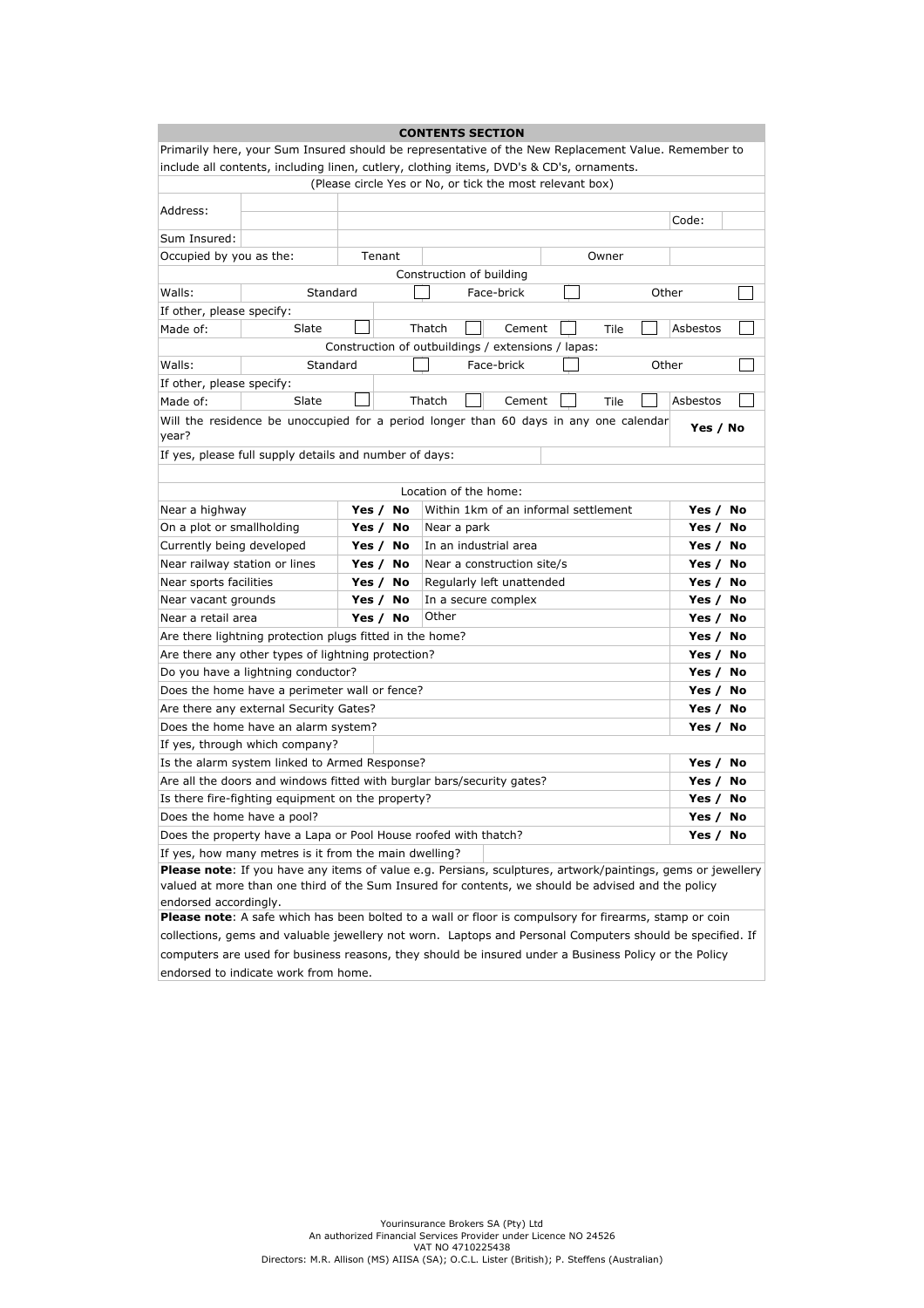| <b>ALL RISKS SECTION</b>                                                                                     |  |             |          |  |  |  |  |  |
|--------------------------------------------------------------------------------------------------------------|--|-------------|----------|--|--|--|--|--|
| Personal effects and clothing normally worn or carried by you. Cover under the All Risks Section excludes:   |  |             |          |  |  |  |  |  |
| cell phones, sporting equipment, musical instruments, firearms, contact lenses, cameras, video cameras, or   |  |             |          |  |  |  |  |  |
| other portable appliances such as CD players, compact discs, DVD's or DVD players, laptops, and jewellery    |  |             |          |  |  |  |  |  |
| over R1,000 in value. These items must be specified if cover is required outside of your residence.          |  |             |          |  |  |  |  |  |
| Unspecified Personal Items (Minimum R,5000) value:<br>R                                                      |  |             |          |  |  |  |  |  |
| (Limit any one item - 20% of the Sum Insured)                                                                |  |             |          |  |  |  |  |  |
| <b>SPECIFIED ALL RISKS SECTION</b>                                                                           |  |             |          |  |  |  |  |  |
| (Please circle Yes or no, or tick the most relevant box)                                                     |  |             |          |  |  |  |  |  |
| Is there a safe at home?                                                                                     |  |             | Yes / No |  |  |  |  |  |
| Type:                                                                                                        |  |             |          |  |  |  |  |  |
| Are there any articles kept in a bank vault that require cover? If yes, please add to the list               |  |             | Yes / No |  |  |  |  |  |
| of items below.                                                                                              |  |             |          |  |  |  |  |  |
| Description of item                                                                                          |  | Sum Insured |          |  |  |  |  |  |
| $\mathbf{1}$                                                                                                 |  |             |          |  |  |  |  |  |
| $\overline{2}$                                                                                               |  |             |          |  |  |  |  |  |
| 3                                                                                                            |  |             |          |  |  |  |  |  |
| 4                                                                                                            |  |             |          |  |  |  |  |  |
| 5                                                                                                            |  |             |          |  |  |  |  |  |
| 6                                                                                                            |  |             |          |  |  |  |  |  |
| 7                                                                                                            |  |             |          |  |  |  |  |  |
| 8                                                                                                            |  |             |          |  |  |  |  |  |
| 9                                                                                                            |  |             |          |  |  |  |  |  |
| 10                                                                                                           |  |             |          |  |  |  |  |  |
| 11                                                                                                           |  |             |          |  |  |  |  |  |
| 12                                                                                                           |  |             |          |  |  |  |  |  |
| 13                                                                                                           |  |             |          |  |  |  |  |  |
| 14                                                                                                           |  |             |          |  |  |  |  |  |
| Please note: The Sum Insured value for unspecified All Risks is subject to an average e.g. in the event that |  |             |          |  |  |  |  |  |
| you submit a claim for lost baggage with a total value exceeding the above value you have selected,          |  |             |          |  |  |  |  |  |
| Insurers will use the rateable proportion of the true value of risk against the Sum Insured which means that |  |             |          |  |  |  |  |  |
| you may only be proportionally reimbursed for your loss.                                                     |  |             |          |  |  |  |  |  |

Valuations supporting jewellery should be supplied at inception of cover and updated every year prior to

renewal. Proof of ownership and loss is always required at the time of a loss. It is therefore advisable to keep records e.g. invoices, valuations etc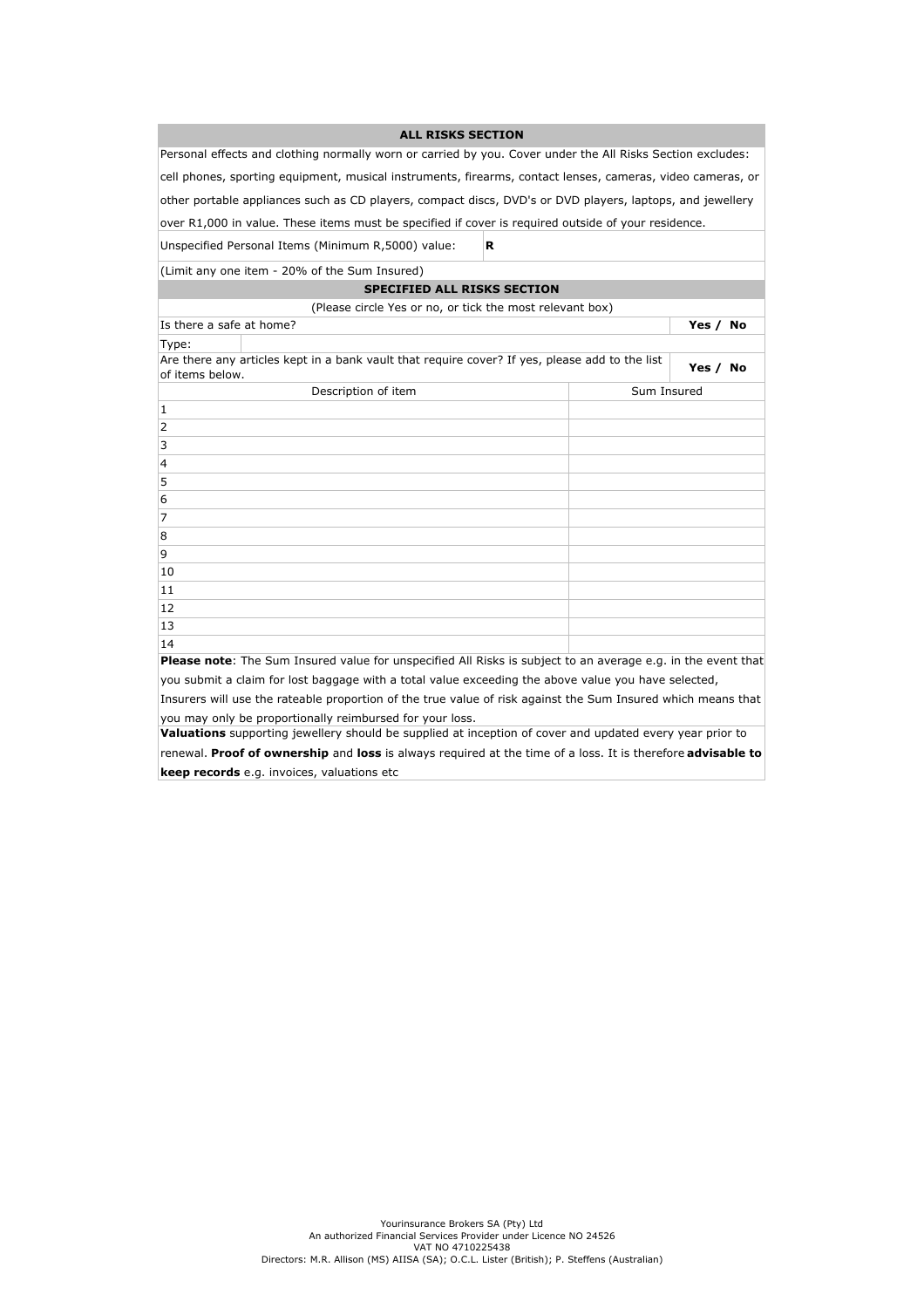|                                                                                                                                                                  |  |            | <b>MOTOR SECTION</b>     |                        |   |                                                                         |              |         |  |
|------------------------------------------------------------------------------------------------------------------------------------------------------------------|--|------------|--------------------------|------------------------|---|-------------------------------------------------------------------------|--------------|---------|--|
| Privately owned motorcars, light delivery vehicles, motorcycles, caravans and trailers.                                                                          |  |            |                          |                        |   |                                                                         |              |         |  |
| (Please circle Yes or no, or tick the most relevant box)                                                                                                         |  |            |                          |                        |   |                                                                         |              |         |  |
| <b>VEHICLE 1</b>                                                                                                                                                 |  |            |                          |                        |   |                                                                         |              |         |  |
| Drivers name:                                                                                                                                                    |  |            |                          | Drivers date of birth: |   |                                                                         |              |         |  |
| Code of Drivers Licence:                                                                                                                                         |  |            |                          |                        |   | Issue date of Drivers License:                                          |              |         |  |
| Registered Owner of vehicle:                                                                                                                                     |  |            |                          |                        |   |                                                                         |              |         |  |
| Make and Model (e.g.                                                                                                                                             |  |            | Registration             |                        |   | Colour of vehicle:                                                      |              | Year of |  |
| 1600i/LG/Sport, automatic etc:                                                                                                                                   |  |            | Number:                  |                        |   |                                                                         | Manufacture: |         |  |
|                                                                                                                                                                  |  |            |                          |                        |   |                                                                         |              |         |  |
| Engine NO:                                                                                                                                                       |  |            |                          |                        |   | VIN/Chassis NO:                                                         |              |         |  |
|                                                                                                                                                                  |  |            |                          |                        |   |                                                                         |              |         |  |
|                                                                                                                                                                  |  |            | Cover required:          |                        |   |                                                                         |              |         |  |
| Comprehensive                                                                                                                                                    |  |            | Third Party fire & theft |                        |   | Third party only                                                        |              |         |  |
|                                                                                                                                                                  |  |            | Vehicle Use:             |                        |   |                                                                         |              |         |  |
| <b>Business</b>                                                                                                                                                  |  |            | Commercial               |                        |   | Private                                                                 |              |         |  |
|                                                                                                                                                                  |  |            |                          |                        |   | Security in the vehicle e.g. Immobiliser; Gearlock or Tracking device.: |              |         |  |
| System e.g. Immobiliser/Tracking device                                                                                                                          |  |            |                          |                        |   | Make/model:                                                             |              |         |  |
|                                                                                                                                                                  |  |            |                          |                        |   |                                                                         |              |         |  |
| Details of extras e.g. mags, canopy:                                                                                                                             |  |            |                          |                        |   |                                                                         |              |         |  |
|                                                                                                                                                                  |  |            |                          |                        |   |                                                                         |              |         |  |
| Make of car radio (if non standard):                                                                                                                             |  |            |                          |                        |   |                                                                         |              |         |  |
| Value of car radio (if non standard):                                                                                                                            |  |            |                          |                        |   |                                                                         |              |         |  |
|                                                                                                                                                                  |  |            |                          |                        |   |                                                                         |              |         |  |
| <b>Retail Value</b> (Please submit dealers invoice for our records):                                                                                             |  |            |                          |                        | R |                                                                         |              |         |  |
| (For vehicles over 10 years in value, a valuation from a reputable dealer will be useful.)                                                                       |  |            |                          |                        |   |                                                                         |              |         |  |
| If the vehicle will be regularly driven by an other persons than the Insured, please state:                                                                      |  |            |                          |                        |   |                                                                         |              |         |  |
| Name of driver                                                                                                                                                   |  | Occupation | Age                      | Date of                |   | Details of accidents                                                    |              |         |  |
|                                                                                                                                                                  |  |            |                          | Licence                |   |                                                                         |              |         |  |
|                                                                                                                                                                  |  |            |                          |                        |   |                                                                         |              |         |  |
|                                                                                                                                                                  |  |            |                          |                        |   |                                                                         |              |         |  |
|                                                                                                                                                                  |  |            |                          |                        |   |                                                                         |              |         |  |
|                                                                                                                                                                  |  |            |                          |                        |   | Where will the vehicle be parked overnight or when not in use?          |              |         |  |
| Lock up garage                                                                                                                                                   |  |            |                          | Behind locked gates    |   |                                                                         |              |         |  |
| Armed/controlled Security Village                                                                                                                                |  |            |                          | Behind locked carport  |   |                                                                         |              |         |  |
| On the street                                                                                                                                                    |  |            |                          | Carport                |   |                                                                         |              |         |  |
| Is this vehicle subject to a credit agreement or similar agreement?                                                                                              |  |            |                          |                        |   |                                                                         | Yes / No     |         |  |
| If yes, please supply details:                                                                                                                                   |  |            |                          |                        |   |                                                                         |              |         |  |
|                                                                                                                                                                  |  |            |                          |                        |   |                                                                         |              |         |  |
| Financial Institution:                                                                                                                                           |  |            |                          |                        |   |                                                                         |              |         |  |
| Account number:                                                                                                                                                  |  |            |                          |                        |   |                                                                         |              |         |  |
| Top Up/Credit shortfall: Covers the outstanding finance charges owed to the bank.                                                                                |  |            |                          |                        |   |                                                                         |              |         |  |
| Do you require Top Up/Credit shortfall for this vehicle?                                                                                                         |  |            |                          |                        |   |                                                                         | Yes / No     |         |  |
| If yes, please advise how much is required:                                                                                                                      |  |            |                          |                        |   | R                                                                       |              |         |  |
| (Alternatively, furnish us with a copy of the finance agreement)                                                                                                 |  |            |                          |                        |   |                                                                         |              |         |  |
| Car Hire: in the event of a valid claim, you will be allowed the use of a hired vehicle - maximum 30 days for                                                    |  |            |                          |                        |   |                                                                         |              |         |  |
| a manual vehicle and 14 days for an automatic vehicle.<br>Additional Premium: R65/month per vehicle for sedan type vehicles or R75/month per vehicle for LDV's / |  |            |                          |                        |   |                                                                         |              |         |  |
| 4x4 vehicles                                                                                                                                                     |  |            |                          |                        |   |                                                                         |              |         |  |
| Do you require car hire for this vehicle?                                                                                                                        |  |            |                          |                        |   |                                                                         | Yes / No     |         |  |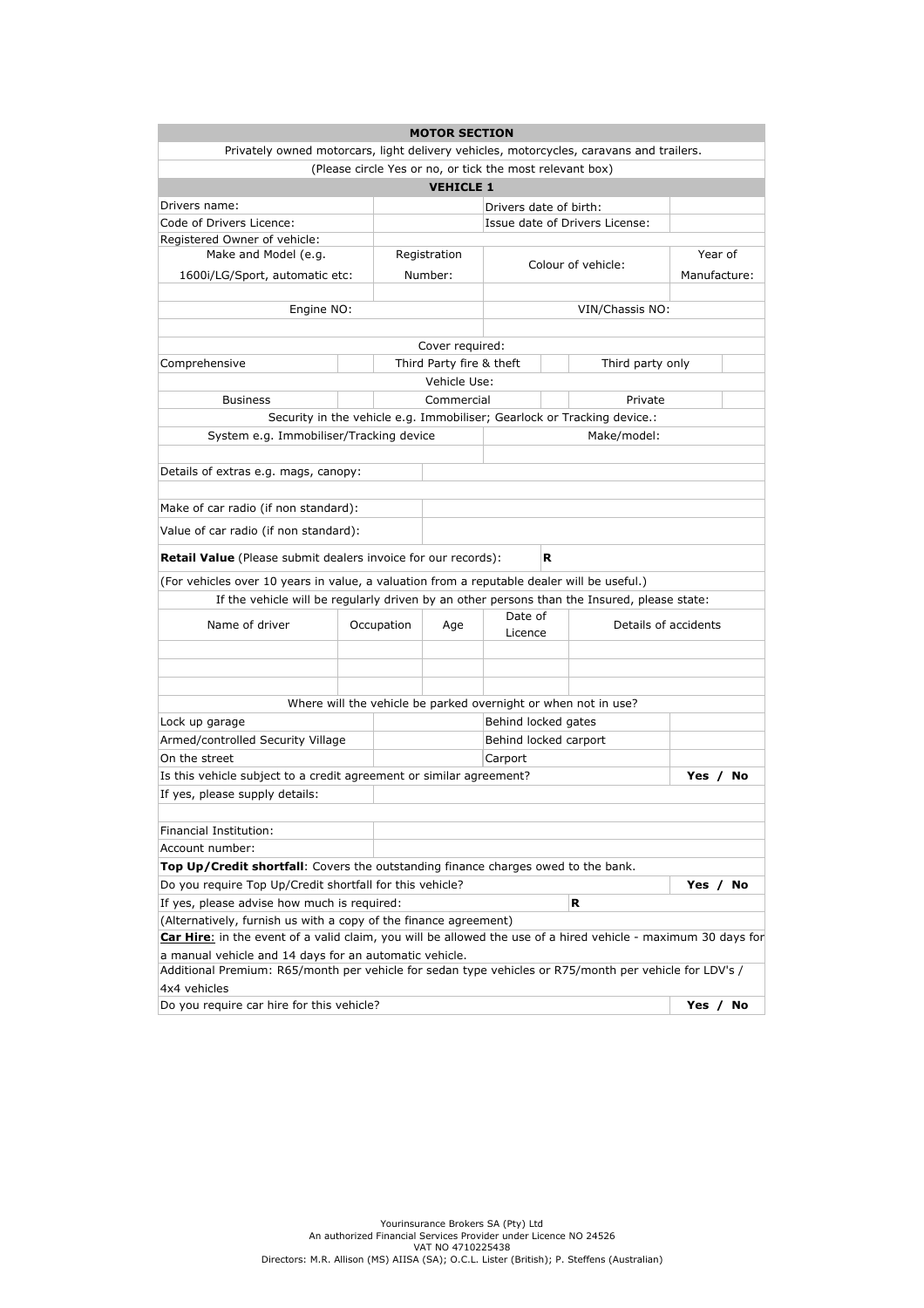| <b>Assistance &amp; Lifestyle Benefits:</b> this is in the event that you require emergency roadside or home                                                                                            |  |            |                          |                        |   |                                                                         |              |  |
|---------------------------------------------------------------------------------------------------------------------------------------------------------------------------------------------------------|--|------------|--------------------------|------------------------|---|-------------------------------------------------------------------------|--------------|--|
| assistance. This beneift also offers various discounts for services, such as Pre-Paid Airtime, Movies, Legal                                                                                            |  |            |                          |                        |   |                                                                         |              |  |
| Aid, Health Care facilities and Gymnasiums etc. More information is available on request.<br>Additional Premium: R30.08/month for the first vehicle and an extra R5.13 per additional vehicle/driver on |  |            |                          |                        |   |                                                                         |              |  |
| the same policy.                                                                                                                                                                                        |  |            |                          |                        |   |                                                                         |              |  |
| Do you require Roadside Assist for this vehicle?                                                                                                                                                        |  |            |                          |                        |   |                                                                         | Yes / No     |  |
| Flat excess: For an additional 10% of your motor premium, we can apply a Flat Basic Excess of R3000                                                                                                     |  |            |                          |                        |   |                                                                         |              |  |
| for sedan type vehicles and R3500 for LDV's / 4x4 vehicles                                                                                                                                              |  |            |                          |                        |   |                                                                         |              |  |
| Please note the additional excesses will still be applicable:                                                                                                                                           |  |            |                          |                        |   |                                                                         |              |  |
| 5% of claim for theft / hi-jacking (unless a tracking device or gearlock is fitted)                                                                                                                     |  |            |                          |                        |   |                                                                         |              |  |
| Under 25's - additional 5% of Claim, Minimum R2000                                                                                                                                                      |  |            |                          |                        |   |                                                                         |              |  |
| Licence less than 2 Years / Learners Licence - additional 5% of Claim, Minimum R2000                                                                                                                    |  |            |                          |                        |   |                                                                         |              |  |
| These excesses are cumulative                                                                                                                                                                           |  |            |                          |                        |   |                                                                         |              |  |
| Do you require a Flat Excess for this vehicle?                                                                                                                                                          |  |            |                          |                        |   |                                                                         | Yes / No     |  |
|                                                                                                                                                                                                         |  |            | <b>VEHICLE 2</b>         |                        |   |                                                                         |              |  |
| Drivers name:                                                                                                                                                                                           |  |            |                          | Drivers date of birth: |   |                                                                         |              |  |
| Code of Drivers Licence:                                                                                                                                                                                |  |            |                          |                        |   | Issue date of Drivers License:                                          |              |  |
| Registered Owner of vehicle:                                                                                                                                                                            |  |            |                          |                        |   |                                                                         |              |  |
| Make and Model (e.g.                                                                                                                                                                                    |  |            | Registration             |                        |   | Colour of vehicle:                                                      | Year of      |  |
| 1600i/LG/Sport, automatic etc:                                                                                                                                                                          |  |            | Number:                  |                        |   |                                                                         | Manufacture: |  |
|                                                                                                                                                                                                         |  |            |                          |                        |   |                                                                         |              |  |
| VIN/Chassis NO:<br>Engine NO:                                                                                                                                                                           |  |            |                          |                        |   |                                                                         |              |  |
|                                                                                                                                                                                                         |  |            |                          |                        |   |                                                                         |              |  |
|                                                                                                                                                                                                         |  |            | Cover required:          |                        |   |                                                                         |              |  |
| Comprehensive                                                                                                                                                                                           |  |            | Third Party fire & theft |                        |   | Third party only                                                        |              |  |
| Vehicle Use:                                                                                                                                                                                            |  |            |                          |                        |   |                                                                         |              |  |
| Commercial<br>Private<br><b>Business</b>                                                                                                                                                                |  |            |                          |                        |   |                                                                         |              |  |
|                                                                                                                                                                                                         |  |            |                          |                        |   | Security in the vehicle e.g. Immobiliser; Gearlock or Tracking device.: |              |  |
| System e.g. Immobiliser/Tracking device                                                                                                                                                                 |  |            |                          |                        |   | Make/model:                                                             |              |  |
|                                                                                                                                                                                                         |  |            |                          |                        |   |                                                                         |              |  |
| Details of extras e.g. mags, canopy:                                                                                                                                                                    |  |            |                          |                        |   |                                                                         |              |  |
|                                                                                                                                                                                                         |  |            |                          |                        |   |                                                                         |              |  |
| Make of car radio (if non standard):                                                                                                                                                                    |  |            |                          |                        |   |                                                                         |              |  |
| Value of car radio (if non standard):                                                                                                                                                                   |  |            |                          |                        |   |                                                                         |              |  |
| <b>Retail Value</b> (Please submit dealers invoice for our records):                                                                                                                                    |  |            |                          |                        | R |                                                                         |              |  |
| (For vehicles over 10 years in value, a valuation from a reputable dealer will be useful.)                                                                                                              |  |            |                          |                        |   |                                                                         |              |  |
| If the vehicle will be regularly driven by an other persons than the Insured, please state:                                                                                                             |  |            |                          |                        |   |                                                                         |              |  |
|                                                                                                                                                                                                         |  |            |                          | Date of                |   |                                                                         |              |  |
| Name of driver                                                                                                                                                                                          |  | Occupation | Age                      | Licence                |   | Details of accidents                                                    |              |  |
|                                                                                                                                                                                                         |  |            |                          |                        |   |                                                                         |              |  |
|                                                                                                                                                                                                         |  |            |                          |                        |   |                                                                         |              |  |
|                                                                                                                                                                                                         |  |            |                          |                        |   |                                                                         |              |  |
|                                                                                                                                                                                                         |  |            |                          |                        |   | Where will the vehicle be parked overnight or when not in use?          |              |  |
| Lock up garage                                                                                                                                                                                          |  |            |                          | Behind locked gates    |   |                                                                         |              |  |
| Armed/controlled Security Village                                                                                                                                                                       |  |            |                          | Behind locked carport  |   |                                                                         |              |  |
| On the street                                                                                                                                                                                           |  |            |                          | Carport                |   |                                                                         |              |  |
| Is this vehicle subject to a credit agreement or similar agreement?                                                                                                                                     |  |            |                          |                        |   |                                                                         | Yes / No     |  |
| If yes, please supply details:                                                                                                                                                                          |  |            |                          |                        |   |                                                                         |              |  |
|                                                                                                                                                                                                         |  |            |                          |                        |   |                                                                         |              |  |
| Financial Institution:                                                                                                                                                                                  |  |            |                          |                        |   |                                                                         |              |  |
| Account number:                                                                                                                                                                                         |  |            |                          |                        |   |                                                                         |              |  |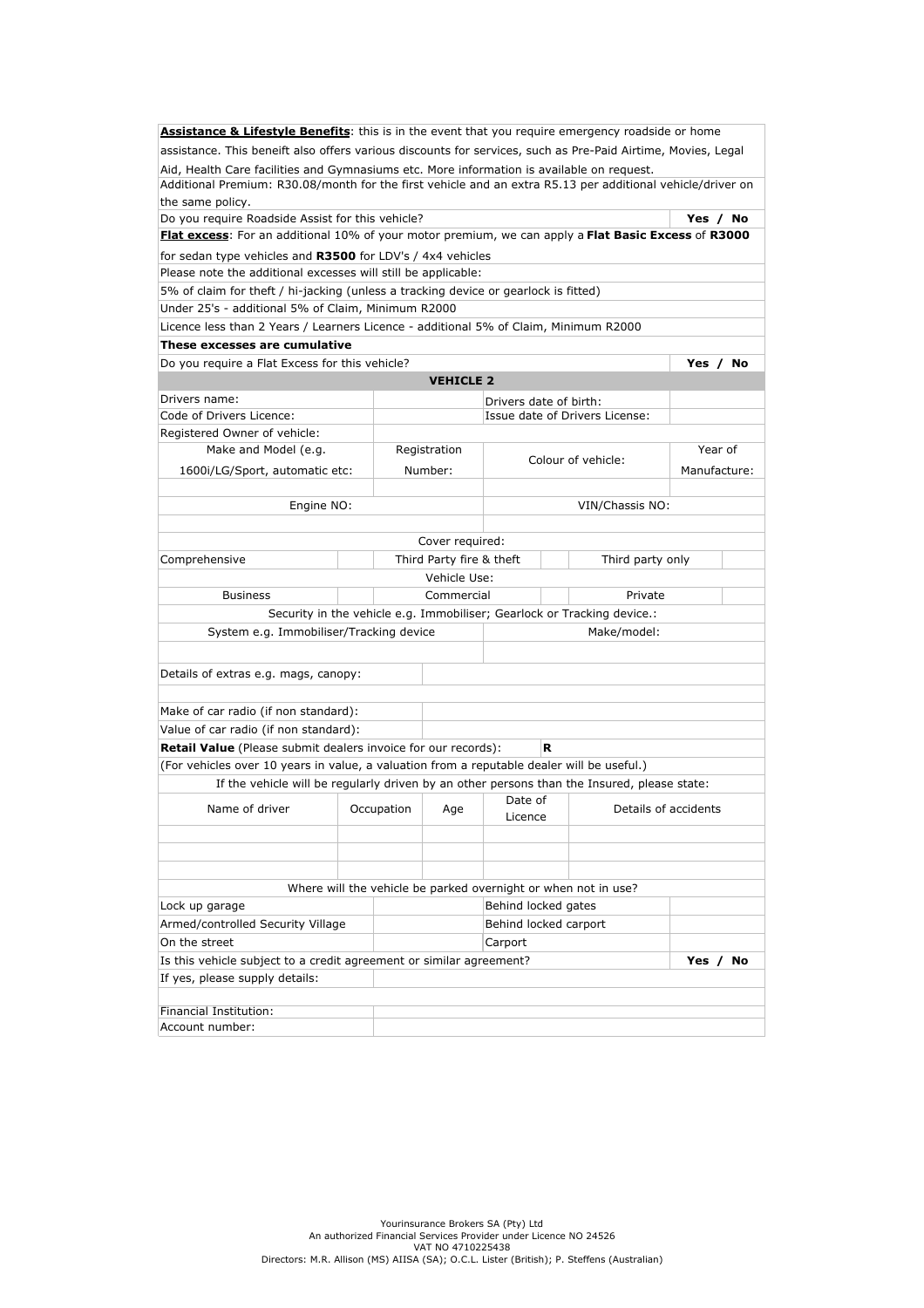| Do you require Top Up/Credit shortfall for this vehicle?<br>Yes /<br>If yes, please advise how much is required:<br>R<br>(Alternatively, furnish us with a copy of the finance agreement)<br>Car Hire: in the event of a valid claim, you will be allowed the use of a hired vehicle - maximum 30 days for<br>a manual vehicle and 14 days for an automatic vehicle.<br>Additional Premium: R65/month per vehicle for sedan type vehicles or R75/month per vehicle for LDV's /<br>4x4 vehicles | No |
|------------------------------------------------------------------------------------------------------------------------------------------------------------------------------------------------------------------------------------------------------------------------------------------------------------------------------------------------------------------------------------------------------------------------------------------------------------------------------------------------|----|
|                                                                                                                                                                                                                                                                                                                                                                                                                                                                                                |    |
|                                                                                                                                                                                                                                                                                                                                                                                                                                                                                                |    |
|                                                                                                                                                                                                                                                                                                                                                                                                                                                                                                |    |
|                                                                                                                                                                                                                                                                                                                                                                                                                                                                                                |    |
|                                                                                                                                                                                                                                                                                                                                                                                                                                                                                                |    |
|                                                                                                                                                                                                                                                                                                                                                                                                                                                                                                |    |
|                                                                                                                                                                                                                                                                                                                                                                                                                                                                                                |    |
| Do you require car hire for this vehicle?<br>Yes / No                                                                                                                                                                                                                                                                                                                                                                                                                                          |    |
| Assistance & Lifestyle Benefits: this is in the event that you require emergency roadside or home                                                                                                                                                                                                                                                                                                                                                                                              |    |
| assistance. This beneift also offers various discounts for services, such as Pre-Paid Airtime, Movies, Legal                                                                                                                                                                                                                                                                                                                                                                                   |    |
| Aid, Health Care facilities and Gymnasiums etc. More information is available on request.                                                                                                                                                                                                                                                                                                                                                                                                      |    |
| Additional Premium: R30.08/month for the first vehicle and an extra R5.13 per additional vehicle/driver on                                                                                                                                                                                                                                                                                                                                                                                     |    |
| the same policy.                                                                                                                                                                                                                                                                                                                                                                                                                                                                               |    |
| Do you require Roadside Assist for this vehicle?<br>Yes / No                                                                                                                                                                                                                                                                                                                                                                                                                                   |    |
| Flat excess: For an additional 10% of your motor premium, we can apply a Flat Basic Excess of R3000                                                                                                                                                                                                                                                                                                                                                                                            |    |
| for sedan type vehicles and R3500 for LDV's / 4x4 vehicles                                                                                                                                                                                                                                                                                                                                                                                                                                     |    |
| Please note the additional excesses will still be applicable:                                                                                                                                                                                                                                                                                                                                                                                                                                  |    |
| 5% of claim for theft / hi-jacking (unless a tracking device or gearlock is fitted)                                                                                                                                                                                                                                                                                                                                                                                                            |    |
| Under 25's - additional 5% of Claim, Minimum R2000                                                                                                                                                                                                                                                                                                                                                                                                                                             |    |
| Licence less than 2 Years / Learners Licence - additional 5% of Claim, Minimum R2000                                                                                                                                                                                                                                                                                                                                                                                                           |    |
| These excesses are cumulative                                                                                                                                                                                                                                                                                                                                                                                                                                                                  |    |
| Do you require a Flat Excess for this vehicle?<br>Yes / No                                                                                                                                                                                                                                                                                                                                                                                                                                     |    |
| <b>VEHICLE 3</b>                                                                                                                                                                                                                                                                                                                                                                                                                                                                               |    |
| Drivers name:<br>Drivers date of birth:                                                                                                                                                                                                                                                                                                                                                                                                                                                        |    |
| Code of Drivers Licence:<br>Issue date of Drivers License:                                                                                                                                                                                                                                                                                                                                                                                                                                     |    |
| Registered Owner of vehicle:                                                                                                                                                                                                                                                                                                                                                                                                                                                                   |    |
| Year of<br>Make and Model (e.g.<br>Registration                                                                                                                                                                                                                                                                                                                                                                                                                                                |    |
| Colour of vehicle:<br>Manufacture:<br>1600i/LG/Sport, automatic etc:<br>Number:                                                                                                                                                                                                                                                                                                                                                                                                                |    |
|                                                                                                                                                                                                                                                                                                                                                                                                                                                                                                |    |
| VIN/Chassis NO:<br>Engine NO:                                                                                                                                                                                                                                                                                                                                                                                                                                                                  |    |
|                                                                                                                                                                                                                                                                                                                                                                                                                                                                                                |    |
| Cover required:                                                                                                                                                                                                                                                                                                                                                                                                                                                                                |    |
| Comprehensive<br>Third Party fire & theft<br>Third party only                                                                                                                                                                                                                                                                                                                                                                                                                                  |    |
| Vehicle Use:                                                                                                                                                                                                                                                                                                                                                                                                                                                                                   |    |
| <b>Business</b><br>Commercial<br>Private                                                                                                                                                                                                                                                                                                                                                                                                                                                       |    |
| Security in the vehicle e.g. Immobiliser; Gearlock or Tracking device.:                                                                                                                                                                                                                                                                                                                                                                                                                        |    |
| System e.g. Immobiliser/Tracking device<br>Make/model:                                                                                                                                                                                                                                                                                                                                                                                                                                         |    |
|                                                                                                                                                                                                                                                                                                                                                                                                                                                                                                |    |
| Details of extras e.g. mags, canopy:                                                                                                                                                                                                                                                                                                                                                                                                                                                           |    |
|                                                                                                                                                                                                                                                                                                                                                                                                                                                                                                |    |
| Make of car radio (if non standard):                                                                                                                                                                                                                                                                                                                                                                                                                                                           |    |
| Value of car radio (if non standard):                                                                                                                                                                                                                                                                                                                                                                                                                                                          |    |
| Retail Value (Please submit dealers invoice for our records):<br>R                                                                                                                                                                                                                                                                                                                                                                                                                             |    |
| (For vehicles over 10 years in value, a valuation from a reputable dealer will be useful.)                                                                                                                                                                                                                                                                                                                                                                                                     |    |
| If the vehicle will be regularly driven by an other persons than the Insured, please state:                                                                                                                                                                                                                                                                                                                                                                                                    |    |
| Date of                                                                                                                                                                                                                                                                                                                                                                                                                                                                                        |    |
| Name of driver<br>Details of accidents<br>Occupation<br>Age<br>Licence                                                                                                                                                                                                                                                                                                                                                                                                                         |    |
|                                                                                                                                                                                                                                                                                                                                                                                                                                                                                                |    |
|                                                                                                                                                                                                                                                                                                                                                                                                                                                                                                |    |
|                                                                                                                                                                                                                                                                                                                                                                                                                                                                                                |    |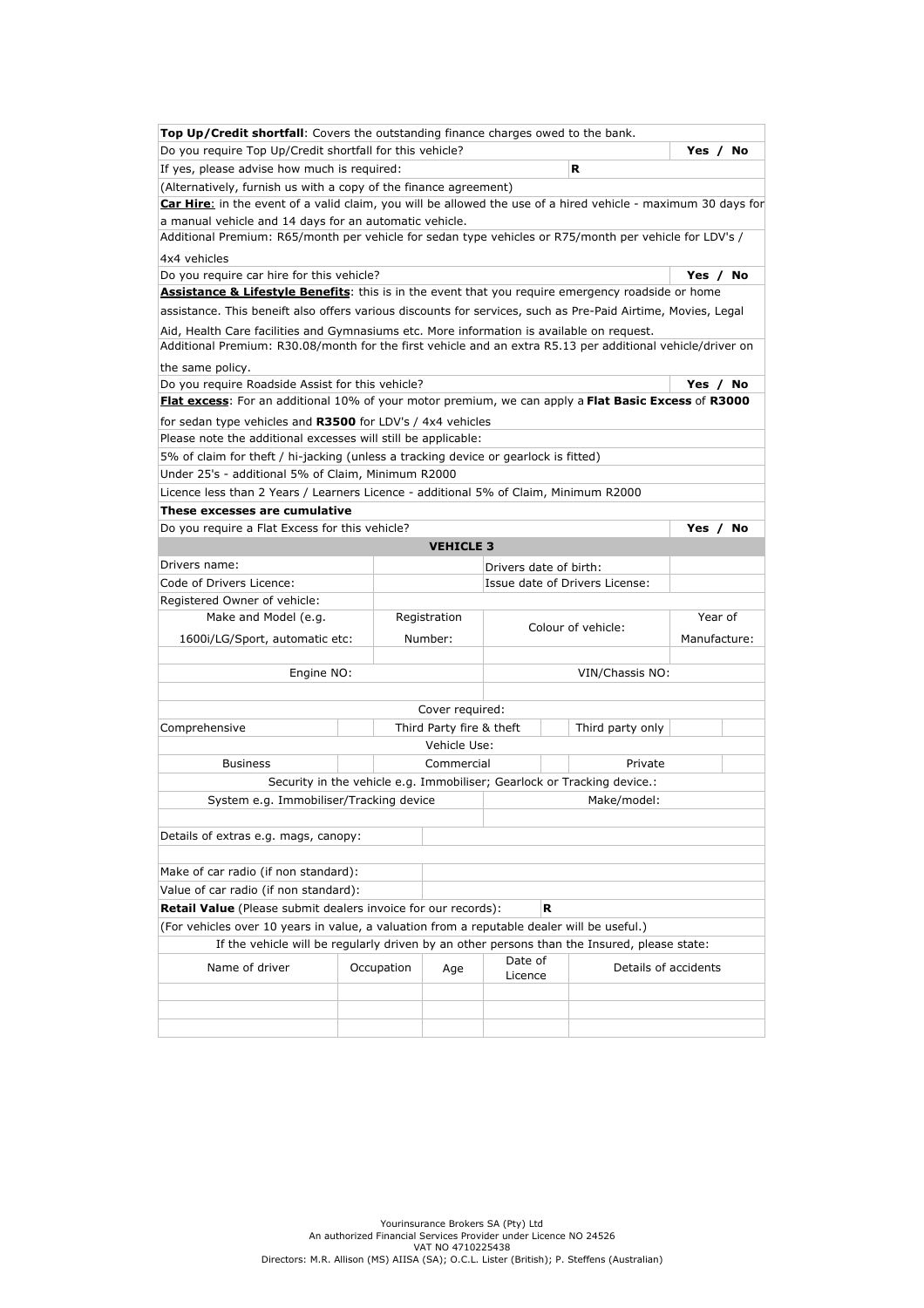|                                                                                                               |  | Where will the vehicle be parked overnight or when not in use? |         |          |  |
|---------------------------------------------------------------------------------------------------------------|--|----------------------------------------------------------------|---------|----------|--|
| Lock up garage                                                                                                |  | Behind locked gates                                            |         |          |  |
| Armed/controlled Security Village                                                                             |  | Behind locked carport                                          |         |          |  |
| On the street                                                                                                 |  | Carport                                                        |         |          |  |
| Is this vehicle subject to a credit agreement or similar agreement?                                           |  |                                                                |         | Yes / No |  |
| If yes, please supply details:                                                                                |  |                                                                |         |          |  |
|                                                                                                               |  |                                                                |         |          |  |
| Financial Institution:                                                                                        |  |                                                                |         |          |  |
| Account number:                                                                                               |  |                                                                |         |          |  |
| Top Up/Credit shortfall: Covers the outstanding finance charges owed to the bank.                             |  |                                                                |         |          |  |
| Do you require Top Up/Credit shortfall for this vehicle?                                                      |  |                                                                |         | Yes / No |  |
| If yes, please advise how much is required:                                                                   |  | R                                                              |         |          |  |
| (Alternatively, furnish us with a copy of the finance agreement)                                              |  |                                                                |         |          |  |
| Car Hire: in the event of a valid claim, you will be allowed the use of a hired vehicle - maximum 30 days for |  |                                                                |         |          |  |
| a manual vehicle and 14 days for an automatic vehicle.                                                        |  |                                                                |         |          |  |
| Additional Premium: R65/month per vehicle for sedan type vehicles or R75/month per vehicle for LDV's /        |  |                                                                |         |          |  |
| 4x4 vehicles                                                                                                  |  |                                                                |         |          |  |
| Do you require car hire for this vehicle?                                                                     |  |                                                                |         | Yes / No |  |
| <b>Assistance &amp; Lifestyle Benefits:</b> this is in the event that you require emergency roadside or home  |  |                                                                |         |          |  |
| assistance. This beneift also offers various discounts for services, such as Pre-Paid Airtime, Movies, Legal  |  |                                                                |         |          |  |
| Aid, Health Care facilities and Gymnasiums etc. More information is available on request.                     |  |                                                                |         |          |  |
| Additional Premium: R30.08/month for the first vehicle and an extra R5.13 per additional vehicle/driver on    |  |                                                                |         |          |  |
| the same policy.                                                                                              |  |                                                                |         |          |  |
| Do you require Roadside Assist for this vehicle?<br>Yes / No                                                  |  |                                                                |         |          |  |
| Flat excess: For an additional 10% of your motor premium, we can apply a Flat Basic Excess of R3000           |  |                                                                |         |          |  |
| for sedan type vehicles and R3500 for LDV's / 4x4 vehicles                                                    |  |                                                                |         |          |  |
| Please note the additional excesses will still be applicable:                                                 |  |                                                                |         |          |  |
| 5% of claim for theft / hi-jacking (unless a tracking device or gearlock is fitted)                           |  |                                                                |         |          |  |
| Under 25's - additional 5% of Claim, Minimum R2000                                                            |  |                                                                |         |          |  |
| Licence less than 2 Years / Learners Licence - additional 5% of Claim, Minimum R2000                          |  |                                                                |         |          |  |
| These excesses are cumulative                                                                                 |  |                                                                |         |          |  |
| Do you require a Flat Excess for this vehicle?                                                                |  |                                                                | Yes $/$ | No       |  |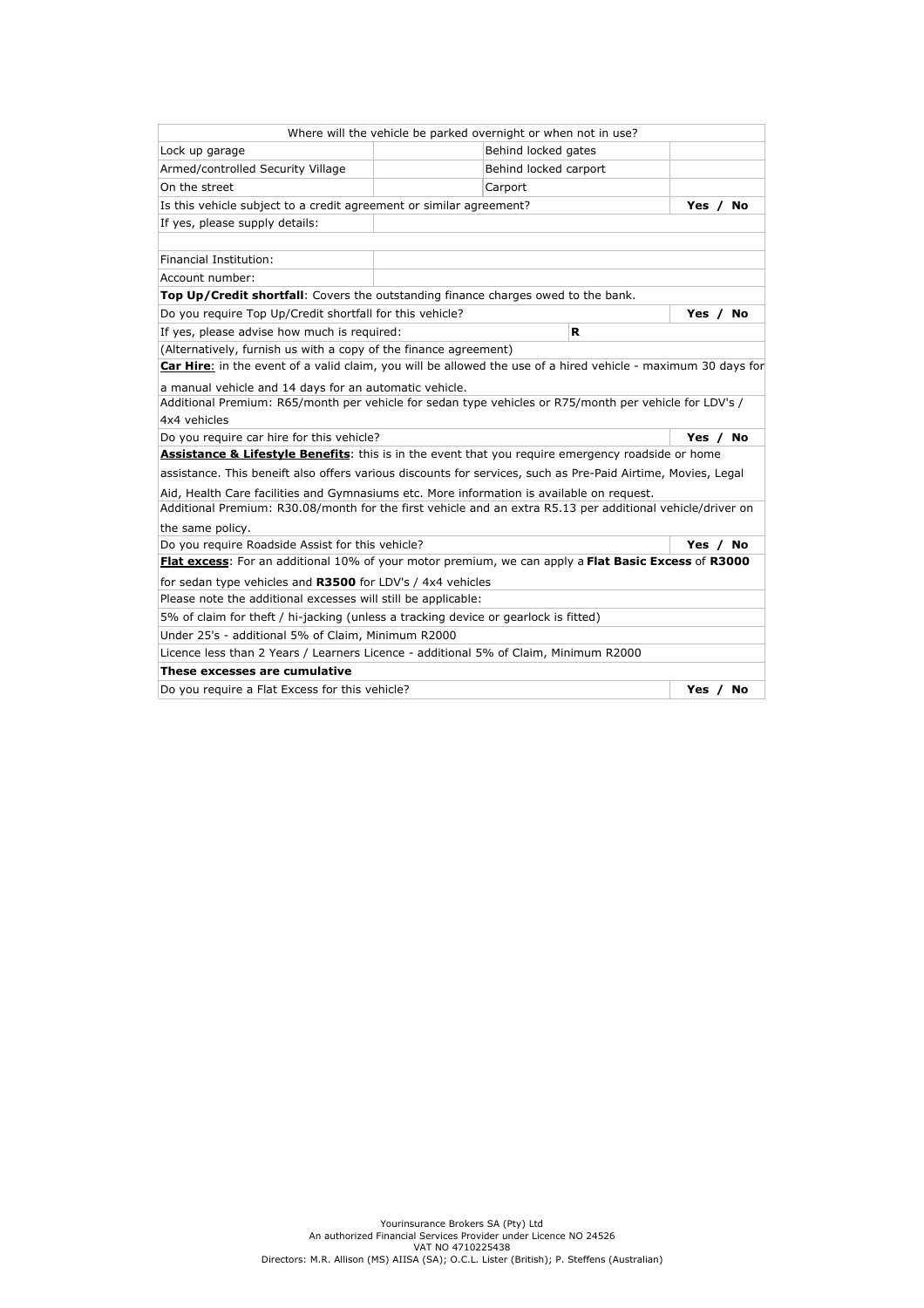|                                                                                                                   |               |                      | <b>PLEASURE CRAFT SECTION</b>                            |                                                                                |                            |  |  |  |  |  |
|-------------------------------------------------------------------------------------------------------------------|---------------|----------------------|----------------------------------------------------------|--------------------------------------------------------------------------------|----------------------------|--|--|--|--|--|
|                                                                                                                   |               |                      | (Please circle Yes or no, or tick the most relevant box) |                                                                                |                            |  |  |  |  |  |
| Please state name of craft/s:                                                                                     |               |                      |                                                          |                                                                                | Year of                    |  |  |  |  |  |
| Type of vessel(s):                                                                                                |               | Construction of Hull |                                                          | Serial Number                                                                  | manufacture                |  |  |  |  |  |
|                                                                                                                   |               |                      |                                                          |                                                                                |                            |  |  |  |  |  |
| Length of vessel (m/ft)                                                                                           |               |                      |                                                          | Design speed with current motors (knots/km per hour)                           |                            |  |  |  |  |  |
|                                                                                                                   |               |                      |                                                          |                                                                                |                            |  |  |  |  |  |
| Where will the vessel be used?                                                                                    | Inland & Sea  |                      |                                                          |                                                                                |                            |  |  |  |  |  |
| Please note: Max. Sea Use - 80km from shore                                                                       |               |                      |                                                          |                                                                                |                            |  |  |  |  |  |
| Where is the vessel kept?                                                                                         |               |                      |                                                          |                                                                                |                            |  |  |  |  |  |
| Construction of the Hull:                                                                                         |               |                      |                                                          |                                                                                |                            |  |  |  |  |  |
| Who uses the craft?                                                                                               |               |                      |                                                          |                                                                                |                            |  |  |  |  |  |
| Is a license required for the craft?                                                                              |               |                      |                                                          |                                                                                | Yes / No                   |  |  |  |  |  |
| If so do all users have one?                                                                                      |               |                      |                                                          |                                                                                | Yes / No                   |  |  |  |  |  |
|                                                                                                                   | Racing?       |                      |                                                          |                                                                                | Yes / No                   |  |  |  |  |  |
| Are any of the following done:                                                                                    | Water skiing? |                      |                                                          |                                                                                | Yes / No                   |  |  |  |  |  |
|                                                                                                                   | Fishing?      |                      |                                                          |                                                                                | Yes / No                   |  |  |  |  |  |
| Liability: the standard liability provided is R500,000. If you require<br>more cover please state the amount:     |               |                      |                                                          | R                                                                              |                            |  |  |  |  |  |
| This excludes water-skiers liability. Do you require water-skiers liability?                                      |               |                      |                                                          |                                                                                | Yes / No                   |  |  |  |  |  |
|                                                                                                                   |               |                      | Do you require the following extensions:                 |                                                                                |                            |  |  |  |  |  |
| Sumberged Objects - applicable to motorized vessels only?                                                         |               |                      |                                                          |                                                                                | Yes / No                   |  |  |  |  |  |
| Racing risks - applicable to yachts only?                                                                         |               |                      |                                                          |                                                                                | Yes / No                   |  |  |  |  |  |
| If yes, please state the value of: masts, spars, standing & running rigging, and the year these were              |               |                      |                                                          |                                                                                |                            |  |  |  |  |  |
| purchased:                                                                                                        |               |                      |                                                          |                                                                                |                            |  |  |  |  |  |
| Amount:                                                                                                           |               | R                    |                                                          |                                                                                |                            |  |  |  |  |  |
| Year of purchase                                                                                                  |               |                      |                                                          |                                                                                |                            |  |  |  |  |  |
| The Sums Insured for this section should represent the Full New Replacement Value of the vessel and<br>equipment: |               |                      |                                                          |                                                                                |                            |  |  |  |  |  |
| Items Insured                                                                                                     | Sum Insured   | Monthly<br>Current   |                                                          |                                                                                | Special Terms & Conditions |  |  |  |  |  |
|                                                                                                                   |               | Rate                 | Premiums                                                 |                                                                                |                            |  |  |  |  |  |
|                                                                                                                   |               |                      |                                                          |                                                                                |                            |  |  |  |  |  |
|                                                                                                                   |               |                      |                                                          |                                                                                |                            |  |  |  |  |  |
| Extensions:                                                                                                       |               |                      |                                                          |                                                                                |                            |  |  |  |  |  |
|                                                                                                                   |               | Outboard Motor(s):   |                                                          |                                                                                |                            |  |  |  |  |  |
| Make & horsepower:                                                                                                |               |                      | Value                                                    | Serial Number                                                                  |                            |  |  |  |  |  |
|                                                                                                                   |               |                      |                                                          |                                                                                |                            |  |  |  |  |  |
|                                                                                                                   |               |                      |                                                          |                                                                                |                            |  |  |  |  |  |
|                                                                                                                   |               | Trailer(s):          |                                                          |                                                                                |                            |  |  |  |  |  |
| Make & horsepower:                                                                                                |               | Value                | Serial Number                                            |                                                                                |                            |  |  |  |  |  |
|                                                                                                                   |               |                      |                                                          |                                                                                |                            |  |  |  |  |  |
|                                                                                                                   |               |                      |                                                          |                                                                                |                            |  |  |  |  |  |
|                                                                                                                   |               |                      |                                                          | Special equipment (list of all equipment on board for which cover is required) |                            |  |  |  |  |  |
|                                                                                                                   | Value:        |                      |                                                          |                                                                                |                            |  |  |  |  |  |
| 1                                                                                                                 |               |                      |                                                          |                                                                                |                            |  |  |  |  |  |
| 2                                                                                                                 |               |                      |                                                          |                                                                                |                            |  |  |  |  |  |
| 3                                                                                                                 |               |                      |                                                          |                                                                                |                            |  |  |  |  |  |
| 4                                                                                                                 |               |                      |                                                          |                                                                                |                            |  |  |  |  |  |
| 5                                                                                                                 |               |                      |                                                          |                                                                                |                            |  |  |  |  |  |
| 6                                                                                                                 |               |                      |                                                          |                                                                                |                            |  |  |  |  |  |